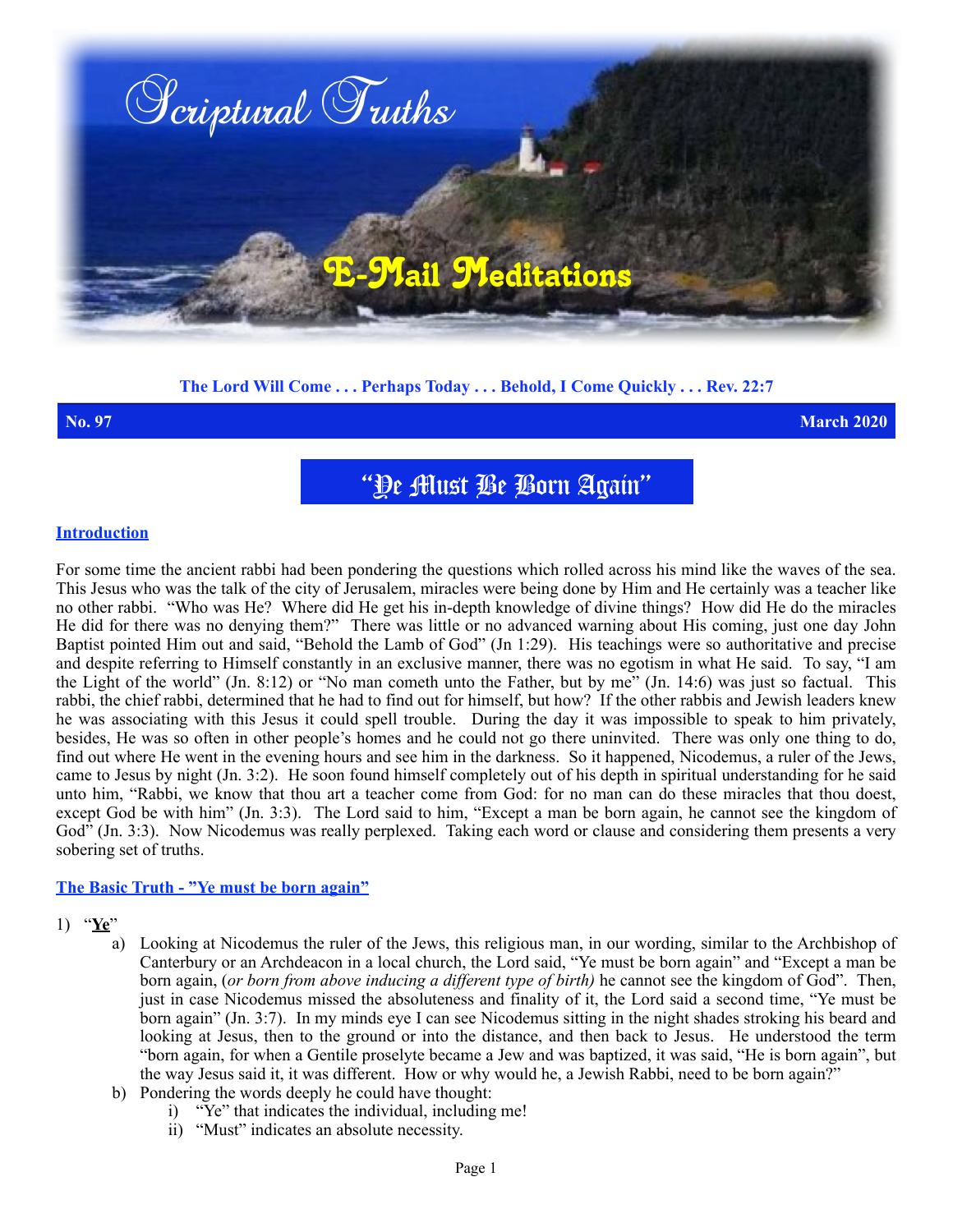- iii) "Be" indicates something I am not now but need that experience or I shall never, despite all my religion and works for God, see the Kingdom of God.
- iv) Clearly, a decision needs to be made for without this being "born again" the individual cannot see the Kingdom of God. I can see him questioning:
	- a) Have I, religious Nicodemus the Jewish rabbi, ever been born again? If not, how can I be born again and see the Kingdom of God?
- c) Possibly his mind would have gone back to his people, the Jews, in ancient Egypt when God had given a decree. The decree being when the Destroyer came through that night and if the firstborn was to be alive in the morning a lamb had to die and it's blood put on the door posts and lintel of the house and they were all to go in (Ex. 12). The Jewish lad and the Egyptian lad were all under the same condemnation. It was irrelevant if one had a pagan background and the other a son of Abraham, both were under the condemnation of death. It did not matter if the firstborn was an ungodly child and the other was a God fearing individual, both were under condemnation. In the words of John, they were "condemned already" (Jn. 3:17-18).
	- i) This is the first step toward salvation, being "born again". It does not matter if I am a really evil sinner or someone who is stupendously helpful, one who cares little for the things of God or one who by good works seeks to make themselves pleasing to God, they each are "condemned already". There is no need to wait until the judgment or try to adjust things in their lifestyle, the judgment is passed. Every individual who has never known what it is to be converted to God, to be born again, is even as they live moment by moment are under the condemnation of God. The condemnation could not be nullified by good works for they were under condemnation by birth! Each was born under this sentence and no works could ever cancel that condemnation.
	- ii) It is a matter all must face the reality of. No matter what my background is, no matter if I am peeved off at God, no matter if some christian did something for which I have never forgiven them, I personally am under the condemnation of God and sentence means banishment from God, in other words, "Hell for all eternity".

## **2)** Must

- a) On this most serious matter, when in question is "Heaven or Hell for eternity". There must be no room for not knowing. If I was in Vancouver and wanted to get the bus to Abbotsford where I live, how foolish I would be to ask someone who is as ignorant as I am about routes how to get home. It would be just as foolish to get on the first bus I see and hope it was going my way. In preparation for the quickest non-returning journey of my life, that being death, wise is the individual who believes God's truth and not the lies of man. Jesus, who never lied says, "Ye MUST" be born again (Jn. 3:7).
- b) The options of every individual on the face of the earth, be they a commoner or royalty, wealthy or poor, educated or illiterate, are the same, "Ye must be born again" or never see the "Kingdom of God". The decision is personal and individualistic. No one can make that decision for another. Foolish is the individual who blames someone else for wanting nothing to do with the gospel, for it is possible the other individual will be in Heaven and the one who wanted nothing to do with it banished in Hell. No one to blame but themselves for it was their decision to be born again and be sure of Heaven or to reject God's prescribed way and be banished in the blackness of darkness without an iota of hope for mercy for all eternity.

# **3) Be**

a) It is a very real experience, a deliberate turning from dependance on what I can do to inherit eternal life to putting my dependence on the finished work of Christ on the cross. When our Lord was on earth a rich young ruler came and asked, "What shall I do to inherit eternal life?" (Lk. 18:18). He thought he could inherit it by his sincere good works. The Lord told him to sell all that he had and so trust in the Lord, depend on the Lord for everything. He could not do that. Losing self dependence and to depend on God's grace alone He could not do. He wanted to do something for salvation. "Be" means total acknowledgement of one's own inabilities to gain or work for God's favour. The thief on the cross was born again and could not do a religious deed for Jesus said, "Today shalt thou be with me in paradise" (Lk. 23:43). To be born again is the acceptance of God's free gift. As the scriptures say, "The gift of God is eternal life through Jesus Christ our Lord" (Rom. 6:23). The hymn writer penned it well, "Nothing in my hand I bring, simply to Thy cross I cling".

## **4) Born again**

a) I was born into this natural world without any activity on my part. All was done by another, so with salvation. The Lord explained to Nicodemus, "For God so loved the world, that he gave his only begotten Son, that whosoever believeth in Him should not perish, but have everlasting life (Jn. 3:16). Note the word "HAVE".